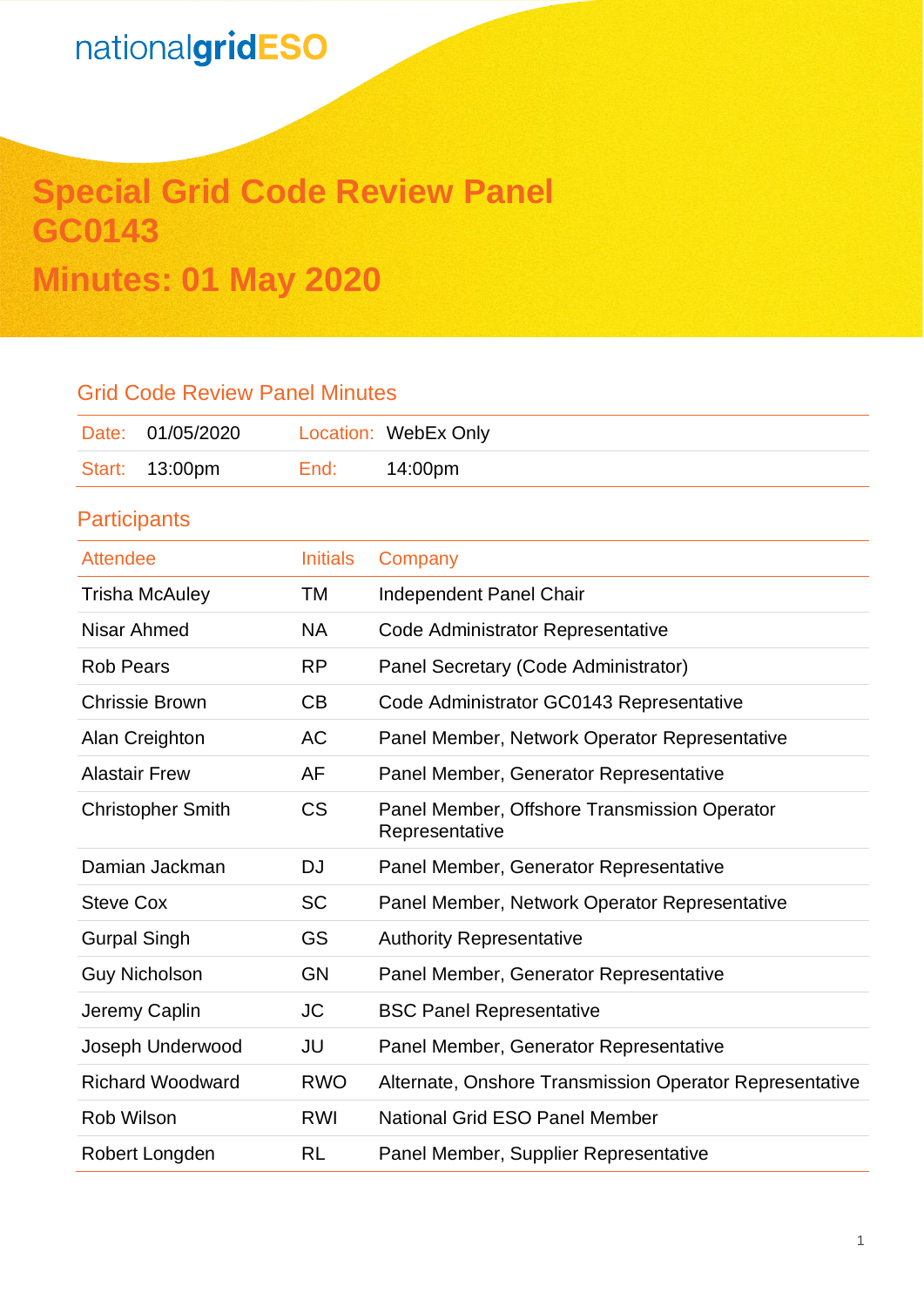### 1. Introductions and Apologies

- 7818. TM opened the Grid Code Review Panel meeting with an introduction and overview of the agenda.
- 7819. TM thanked Panel members for attending this special Panel meeting at short notice and confirmed that the meeting needed to conclude by 14:00 to ensure that the urgent modification timeline could be met, so requiring the Panel to agree via a vote at 13:45 whether the Modification is deemed to have met Urgency criteria.
- 7820. NA confirmed to the Chair and the Panel that the meeting was quorate for the vote to be carried out.
- 2. Urgent Modification Process Governance Rules (GR.23)
- 7821. NA talked the Panel through the process surrounding the criteria to be designated as an Urgent Modification and the Governance Rules that apply to the process, which are covered in GR.23 of the Governance Rules.
- 7822. TM questioned if the ESO had discussed the modification proposal with Ofgem.
- 7823. GS confirmed that Ofgem were sighted on the modification and informed the Panel that, if an urgency recommendation was made, Ofgem intended to make its decision later that day.
- 7824. CB confirmed that the urgency route would allow for deviation from the standard Governance Rules, and that the full timeline would be discussed shortly.

#### 3. Possible Amendments to GC0143 Solution

- 7825. RWI took the Panel through two changes made to the solution as a result of feedback:
	- An amendment to BC.2.9.4.1 to give further assurance that the ESO will exhaust all other options before taking any 'Emergency Action', this also being established in the requirement set out at the beginning of the 'Emergency Actions' section for the ESO to act reasonably which is shown in BC2.9.1.1.
	- An addition to the end of the new clause BC2.9.3.3(f) to state that an instruction from The Company to the Network Operator will be given to commence reconnection. This matches with the reconnection clauses in OC6 for demand control.
- 7826. RWI also confirmed that there is a sunset-clause in place which expires 25 October 2020 (clock change date).

### 4. Panel Discussion

- 7827. TM opened the topic for discussion and asked the Panel for the first question to be brought forward.
- 7828. JU asked where the text is stating that ESO can already do this.
- 7829. RWI directed JU to the proposal document and clause BC2.9.1.4 which states "In the case of a Network Operator or an Externally Interconnected System Operator, Emergency Instructions will be issued to its Control Centre."
- 7830. RL asked when has this power been used in the past and what the process was then (to be provided post meeting).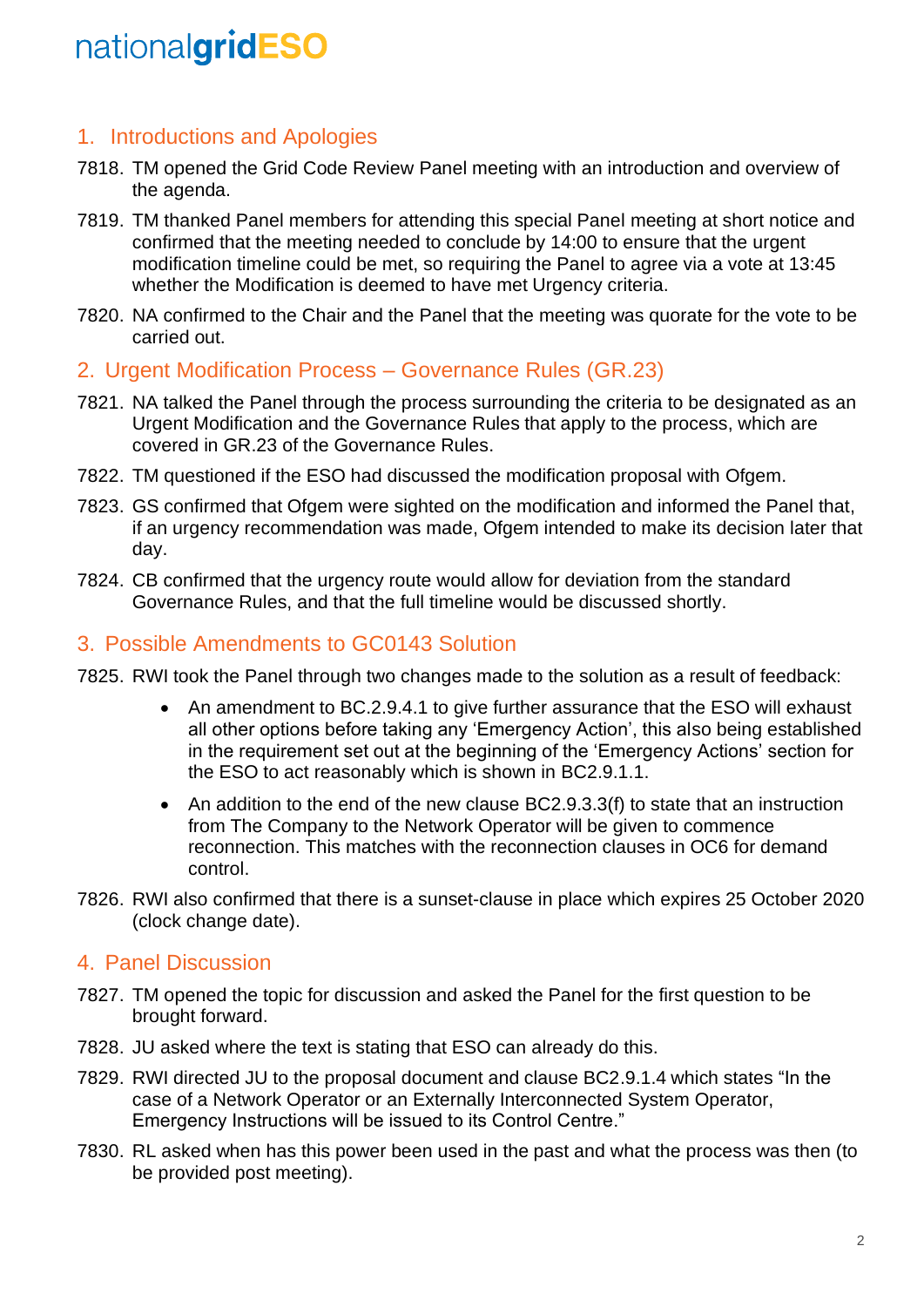- 7831. RWI stated that he could not recall NGESO having asked a DNO to disconnect an embedded generator in the past. *[As a post meeting clarification and to address the action in RL's point – instructions for general downwards regulation i.e. to resolve system imbalances have not been given but for localised issues often characterised by local NRAPMs this has been a relatively frequent occurrence to resolve capacity issues within a group or constraint boundary].*
- 7832. AF informed the Panel that in the past emergency instructions from the DNO coming from the TSO have previously been given to take embedded plant offline.
- 7833. RL stated that he hoped that the ESO would not be waiting till October when the sunsetclause comes in to play to look at the options that would be put in place and hoped that there would be industry involvement over the summer to assist the ESO in this process.
- 7834. RWI responded by clarifying that he completely agreed with the importance of looking at the enduring solution over the summer in a more considered time frame and that the ESO will require an enduring solution to be in place before spring 2021 and the next set of low demand periods. The ESO will ensure that industry is properly engaged and consulted in progressing this solution.
- 7835. DJ questioned why the legal text isn't clearer around the use of what is deemed to be reasonable and to ensure that all other actions have been exhausted prior to sending emergency instructions for disconnection.
- 7836. RWI accepted DJs thoughts on the matter but clarified that the word 'reasonable' has already been used in the legal text and repeating it could cause confusion; this could also be addressed in the Code Administration Consultation response proforma.
- 7837. SC informed the Panel that it was very important that the text was clear so that instructions that are received by the DNOs are not ambiguous and that they are not open to multiple interpretations of what is reasonable as this could render DNOs liable to civil actions, which is why it is important that it is clearly outlined in the Grid Code.
- 7838. RWI considered that it is important that the ESO is expected to act reasonably and that this is set out in BC2.9.1.1 which covers any situation that can lead the ESO to issuing emergency instruction and what SC is saying is that what the ESO must not do is to have a 'reasonableness' test in the specific clause as that will reintroduce the legal ambiguity that the ESO is seeking to resolve whereby DNOs may feel that they do not have adequate protection, and is likely to lead to delays in taking necessary emergency action leading to possible wider disruption.
- 7839. GN informed the Panel that he was confused about the 'defect' in the proposal. He stated that his understanding is that currently the emergency instruction is not detailed clearly in the Grid Code, and therefore if the DNO follows such emergency instruction they may fall foul of some sort of civil action. He felt that if emergency instruction was necessary it was necessary, and if it was deemed after the fact that it wasn't, then a post-mortem should be carried out after the event rather than everything being set out in the Grid Code as the possibilities are endless in terms of what could happen.
- 7840. SC responded to GN by stating that the current Grid Code allows the ESO to request the disconnection of "an item of plant" i.e. a generator, and if you look at UK power networks you have 100,000 embedded generators, so appropriate emergency action is very difficult to achieve using the phrase 'a generator' which implies legally a named generator. So, as an example, in order to disconnect 1GW of embedded generation, if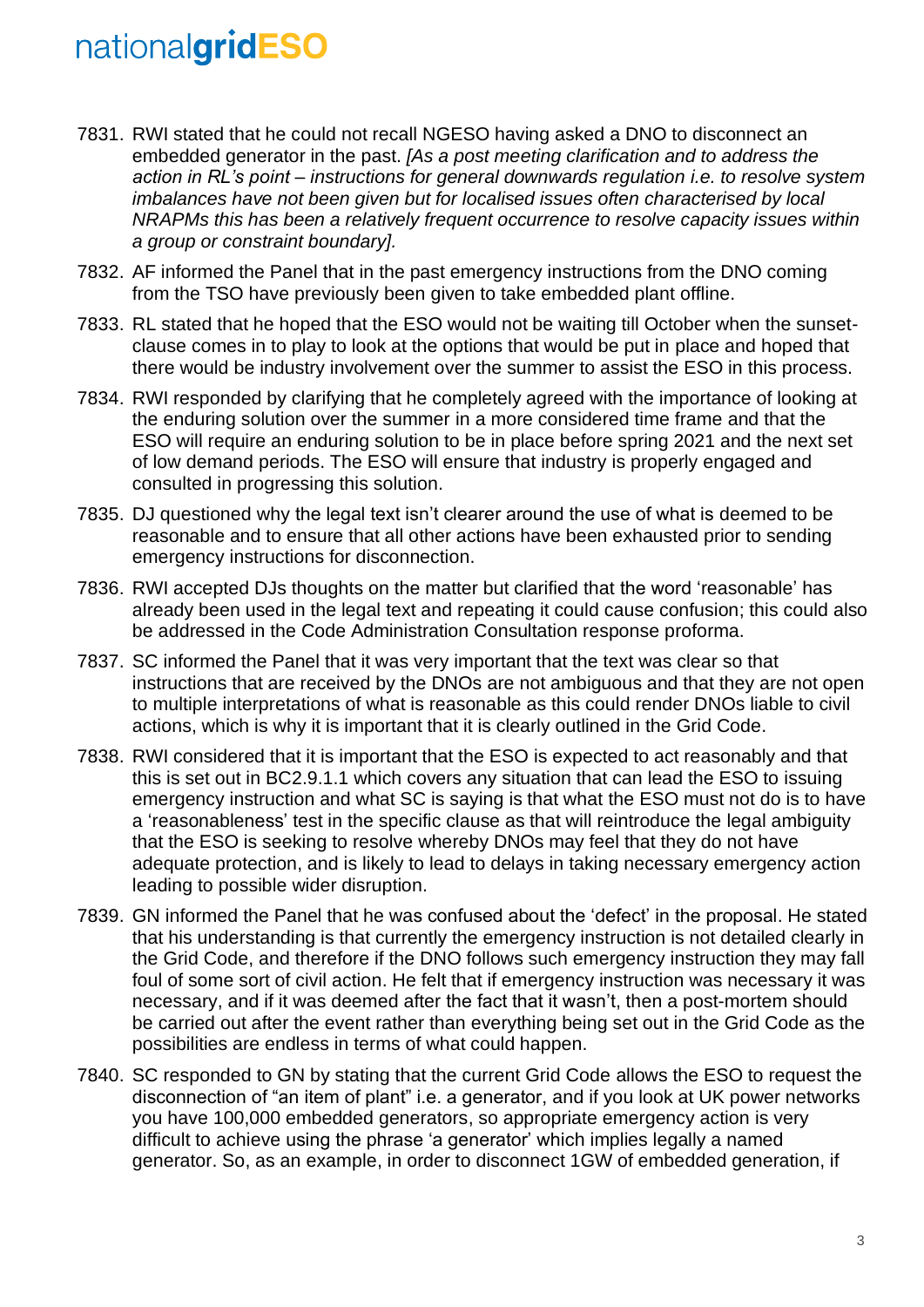that was the emergency instruction, the DNOs have to disconnect hundreds of generators and that could mean hundreds of instructions; the added clause allows the ESO to give an instruction for the total required capacity so the DNO will effectively implement this: that is the defect that is trying to be fixed.

- 7841. GN also informed the Panel of his concerns surrounding the sunset-clause which implies that it is removed in October and then if nothing else happens the issue will recur.
- 7842. RWI responded to the concerns around the sunset-clause; the easiest modification that could be used would be to remove this clause from the Grid Code but the ESO want to properly consult the industry and ensure that there is a solution that is more fully formed and has been properly engaged on with industry in a timely manner.
- 7843. JU queried if the ESO would be able to provide at a later date a detailed comms piece outlining all the effective steps that would be taken by the control centre prior to instructing the last resort emergency action.
- 7844. RWO stated that there is a role for the Panel, including specific members, to aid their industry counterparts to help the ESO by participating in ancillary services where they are not at the moment. This problem will persist into the summer and this modification is dealing with a worst-case scenario but there is an opportunity here for embedded generators to participate in services where they are not at the moment, either to the ESO or to their DNO, and which will make a last resort emergency instruction less likely to be required.
- 7845. **NEW ACTION** ESO to provide a detailed comms piece outlining all the steps taken prior to issuing an emergency instruction.
- 7846. JU queried if DNOs are able to complete this instruction, will it be automated and will certain plant such as hospitals be exempt from this?
- 7847. SC stated the DNO would have to comply with the Grid Code and they are happy that they can comply with the technical solution as proposed; clearly, they would not normally be required to disconnect whole substations or demand and, unless the ESO instructed specifically, would avoid essential services.
- 7848. JC informed the Panel that Elexon had been contacted by BSC parties that they are raising an emergency modification to the BSC around this change to ensure that additional imbalance charges are not incurred in relation to this Grid Code change.

#### 5. Next steps

- 7849. TM asked CB to clarify to the Panel the governance responsibility for approving the GC0143 legal text.
- 7850. CB explained that it is the proposer's legal text but that, after the discussion just held, a form of a compromise and consensus has been reached in terms of agreement of the legal text.
- 7851. DJ stated that he would not agree that it was a consensus, more that it was a resigned acceptance.
- 7852. CB informed the Panel of the intended timelines subject to the Urgency status being approved. She stated that the timelines were due to it being a requirement for the modification to be implemented on Thursday 7 May in time for the bank holiday the following day.